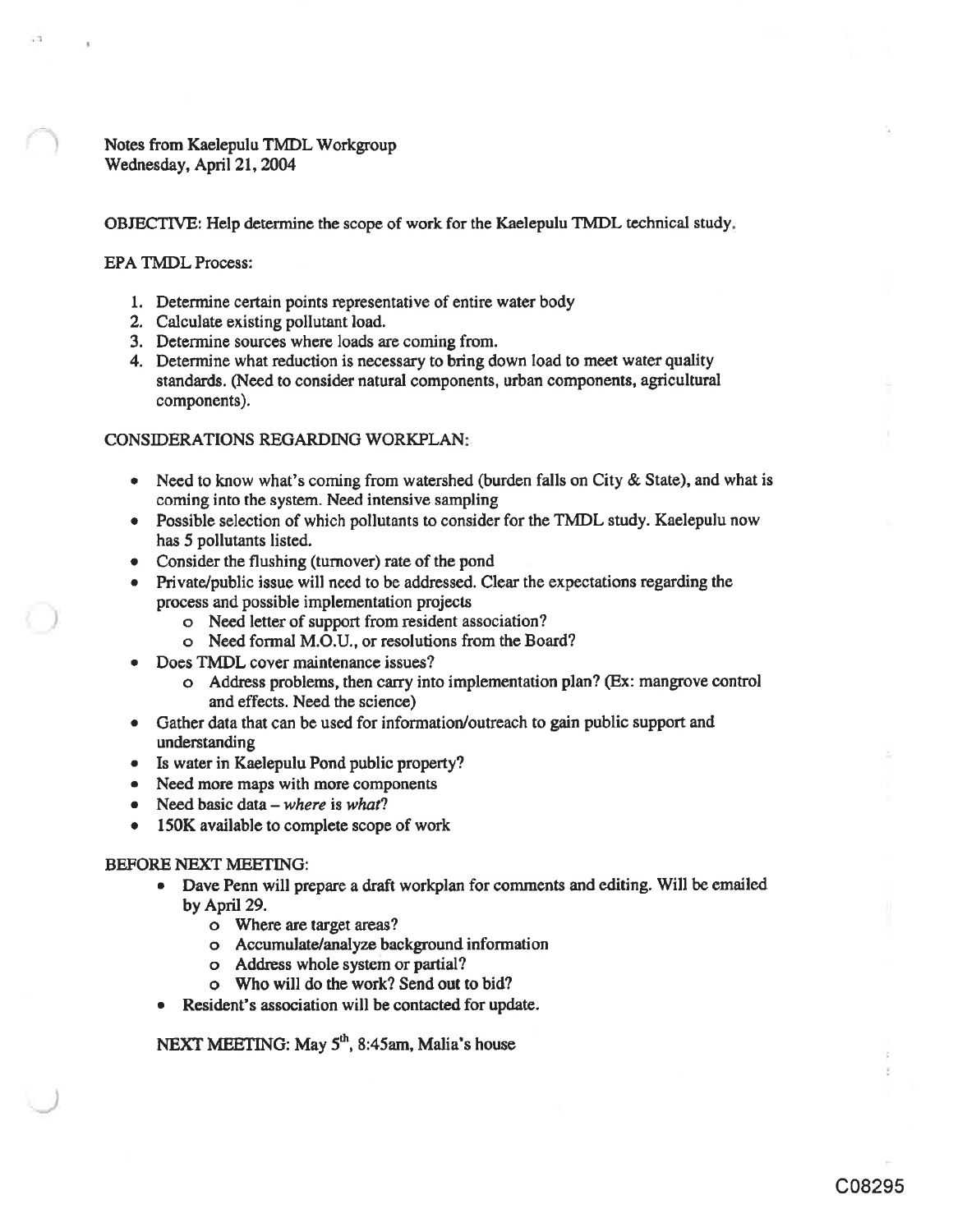

 $\bar{\nu}$ 

 $\mathbb{R}^3$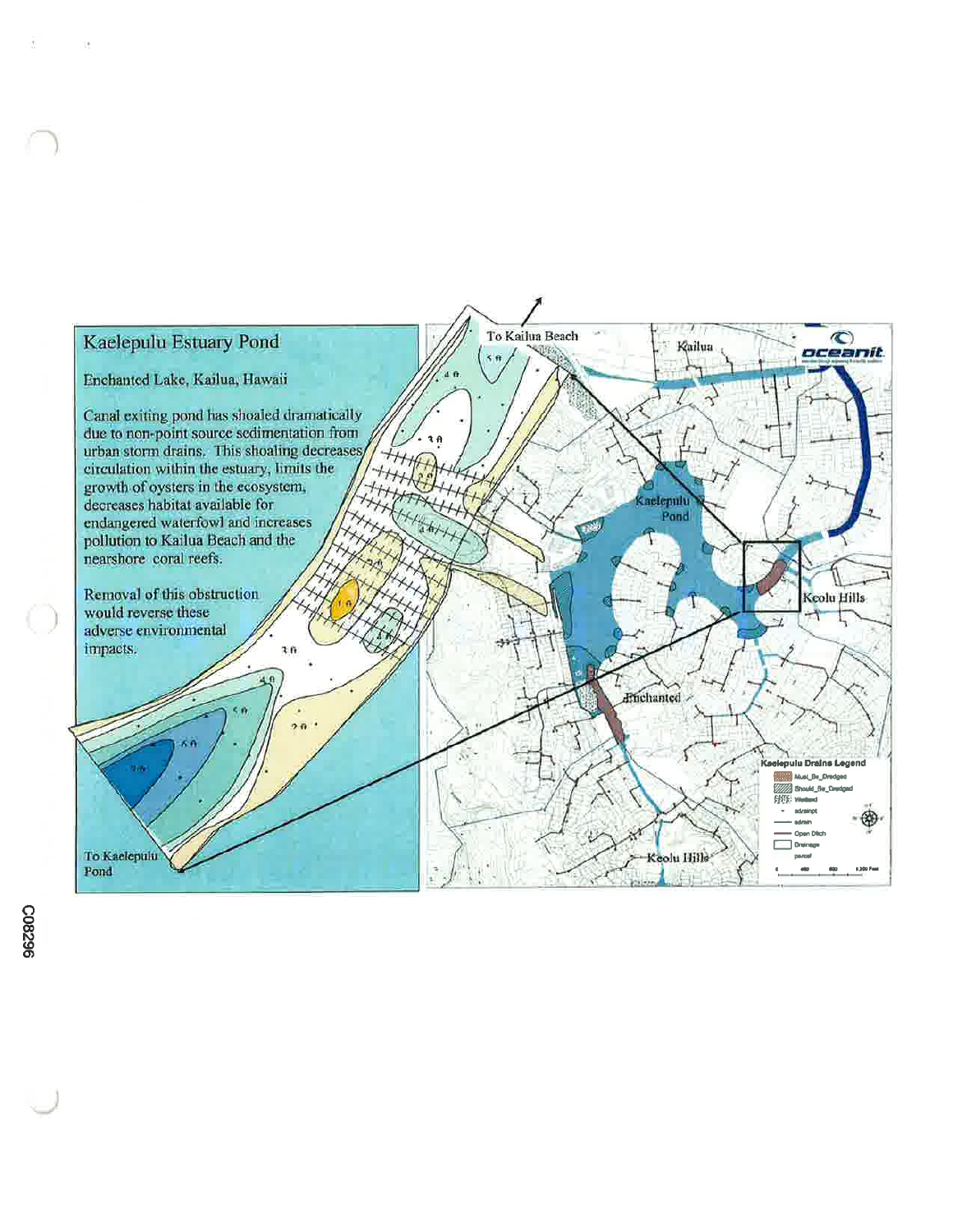# **Preliminary Monitoring Stations** Kaelepulu Stream/Kailua Bay, 11/22/04